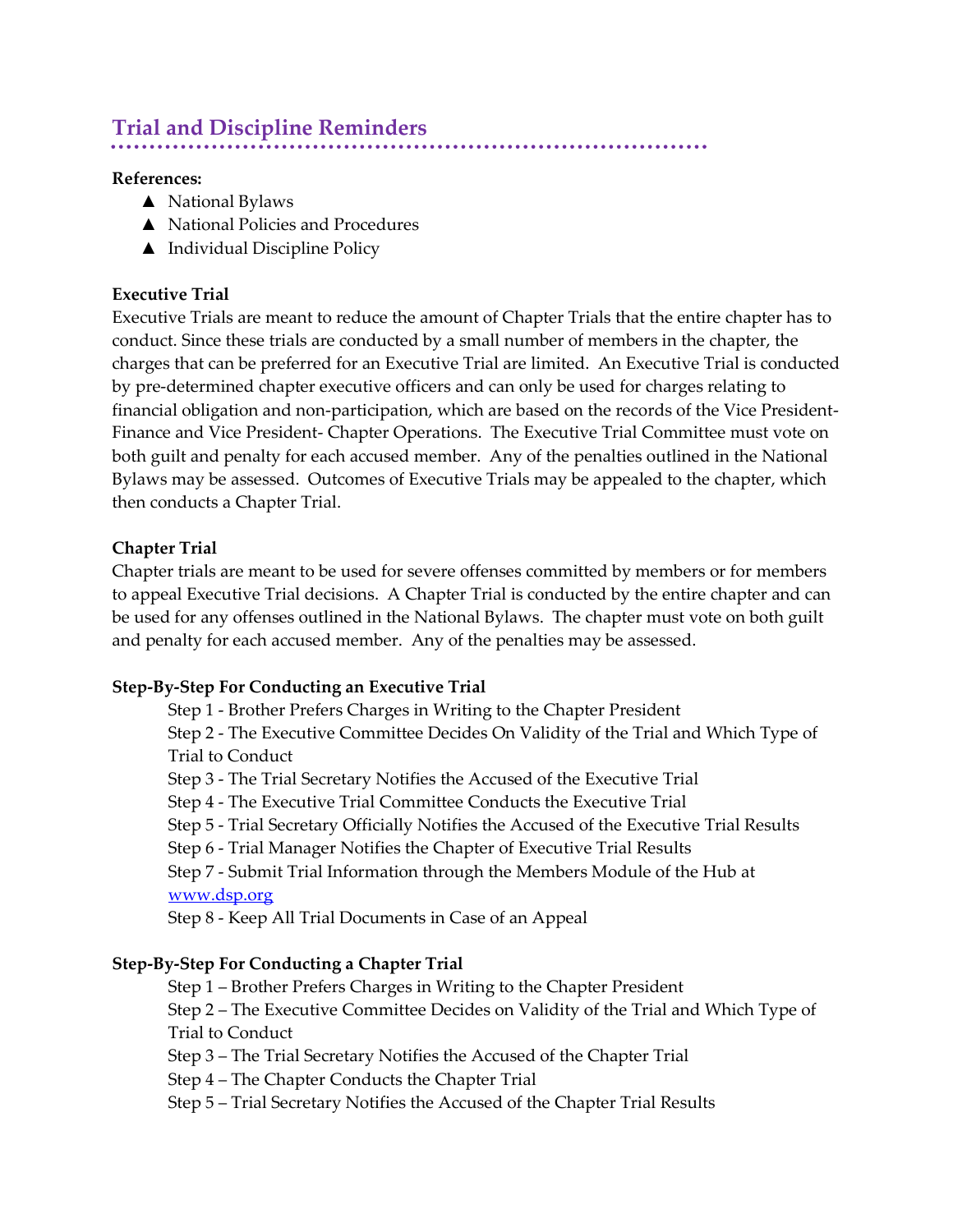Step 6 – Submit Trial Information through the Members Module of the Hub at [www.dsp.org](http://www.dsp.org/) Step 7 – Keep All Trial Documents in Case of an Appeal

### **Penalties**

- REPRIMAND A reproval given in the form of a formal censure intended to correct a fault and given orally and in writing to the member being reprimanded.
- FINE A sum of money paid by the member. The specific amount and due date for payment must be set in the motion adopting the fine.
- PROBATION A period of time during which the member must meet certain specific obligations or requirements determined by the chapter or Fraternity Board of Directors. The specific conditions of the probation must be included in the motion approving the probation. National Fraternity dues are still owed for any brother on probation.
- SUSPENSION Temporary removal of the member from office and privileges; the member is no longer recognized as a participating member and not allowed to attend any Fraternity function. The specific length of time of the suspension must be stated in the motion. National Fraternity dues are still owed for any brother on suspension.
- EXPULSION The accused is no longer a member of Delta Sigma Pi.

| Penalty    | <b>Executive Trial</b> | Chapter      | <b>Board</b> | <b>Board Trial</b> |
|------------|------------------------|--------------|--------------|--------------------|
|            | Committee              | <b>Trial</b> | Appointed    |                    |
|            |                        |              | <b>Trial</b> |                    |
|            |                        |              | Committee    |                    |
| Reprimand  | Majority               | Majority     | Majority     | Majority           |
| Fine       | Majority               | Majority     | Majority     | Majority           |
| Probation  | Majority               | Majority     | Majority     | Majority           |
| Suspension | Majority               | Majority     | Majority     | Majority           |
| Expulsion  | Unanimous              | Four-fifths  | Unanimous    | Three-             |
|            |                        |              |              | fourths            |

## **Voting in Trials**

## **Submitting Trial Information**

Once the trial is completed, the Trial Secretary is responsible for preparing all the necessary documents and submitting required information to the Central Office. The Trial Secretary must report all trials through the Members Module of the Hub by the 15<sup>th</sup> of the month following the trial. The following information will need to be reported for each member's trial:

- $\Box$  Date of Trial(s)
- Accused Member's First and Last Name
- Accused Member's Chapter and Roll Number
- $\Box$  Type of Trial or Appeal